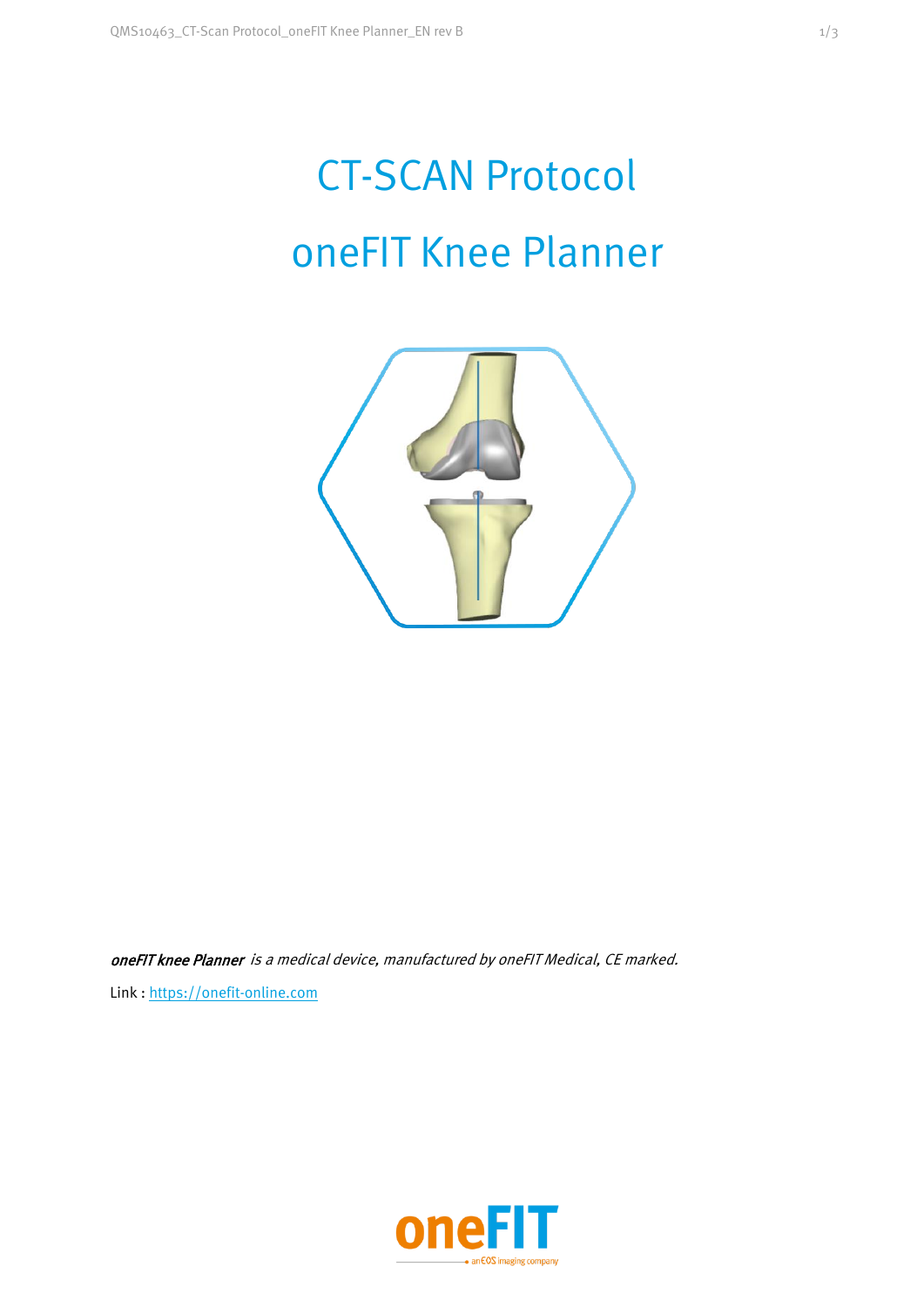# **Acquisition SCANNER for oneFIT Knee Planner**

This document contains the parameters and conditions to follow to obtain the desired quality of CT-Scan images. These images are used to design a 3D model reconstruction of the knee joint and realize Patient Specific Instrumentation for the total knee replacement surgery.

#### **1 General overview**

Pour chaque cas, suivre les indications suivantes :

- o Save the protocol with the name "OneFit Medical"
- o Do not reinitialize the coordinate system between each scans
- o The (x,y) coordinates must match from one slice to another
- o Each sequence is saved separately: knee, ankle and hip
- o The pixel size is stable
- o No movement allowed from the patient
- o Do not move the table during the acquisition
- o In case of contralateral implant, exclude the contralateral knee from the acquisition by bending the leg
- $\circ$  Perform a scout of the entire leg

# **2 Regions of interest**

We are looking for 3 anatomical areas:

- **2.1 Femoral Head**
	- o Anatomical landmark: None
	- o Maximum slice thickness: 2.5mm
	- o Scanning area: entire femoral head
- **2.2 Knee**
	- o Anatomical landmark: patella apex and tibial tuberosity
	- o Maximum slice thickness: **1mm**
	- o Scanning area: 12cm on each side of the joint line
- **2.3 Ankle**
	- o Anatomical landmark: malleoli
	- o Maximum slice thickness: 2.5mm
	- o Scanning area: 5cm above distal tibia until the most distal tibial point

## **2.4 Ragrading the other parameters:**

#### o Field of View (FOV): 200mm (maximum 260mm if necessary)

- o Reconstruction matrix: 512\*512
- o Interlaced or contiguous slices
- o Reconstruction algorithm: Standard or Soft tissue
- o Use filter is possible :